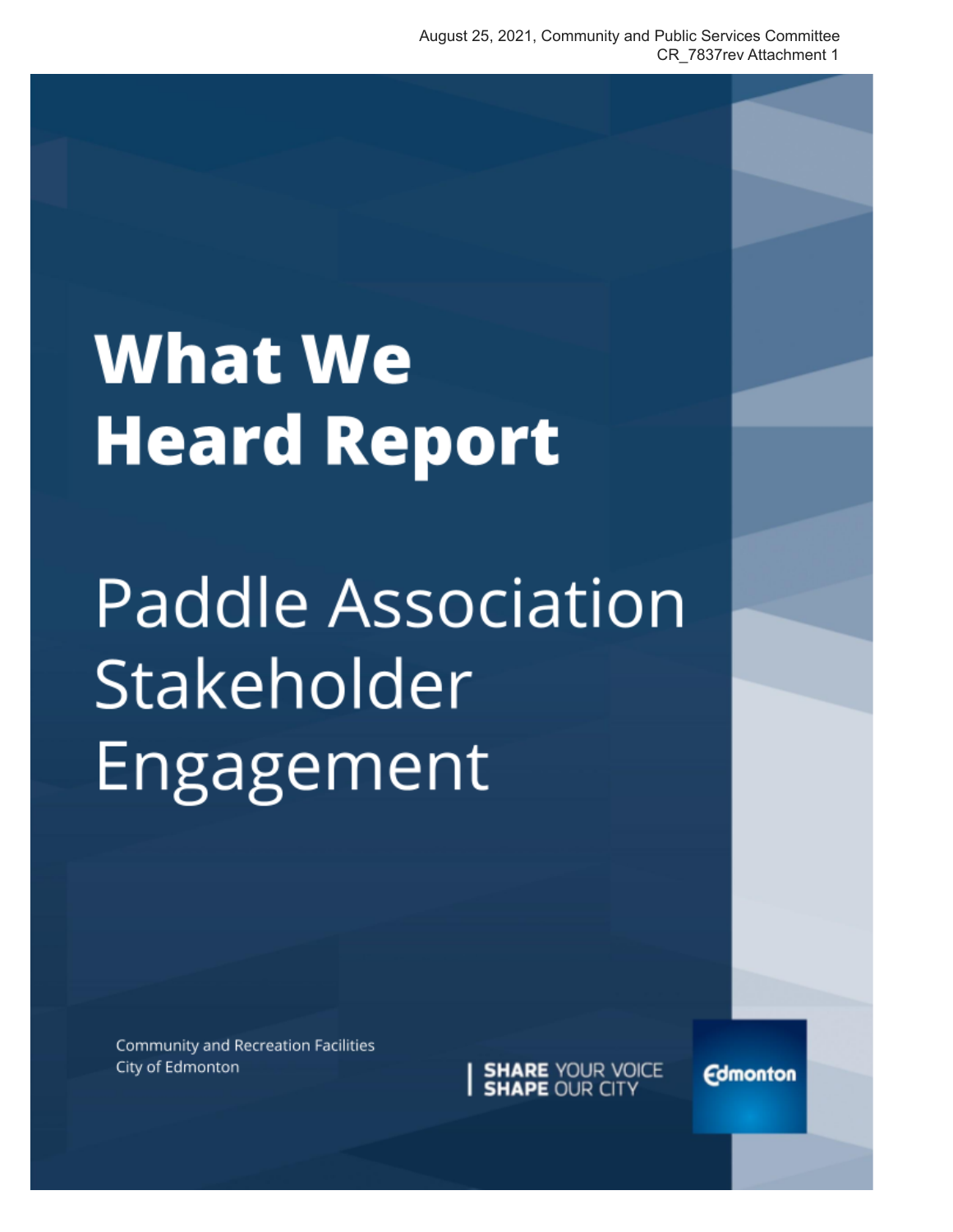## <span id="page-1-0"></span>Table of Contents

| <b>Table of Contents</b>     | $\overline{2}$ |
|------------------------------|----------------|
| <b>Project Overview</b>      | 3              |
| <b>How We Engaged</b>        | 4              |
| Who We Engaged               | 4              |
| <b>Engagement Process</b>    | 4              |
| <b>What We Heard Summary</b> | 5              |
| <b>What We Heard Details</b> | 6              |
| Area of Focus 1 Feedback     | 6              |
| Area of Focus 2 Feedback     | 7              |
| <b>What Happens Next?</b>    | 10             |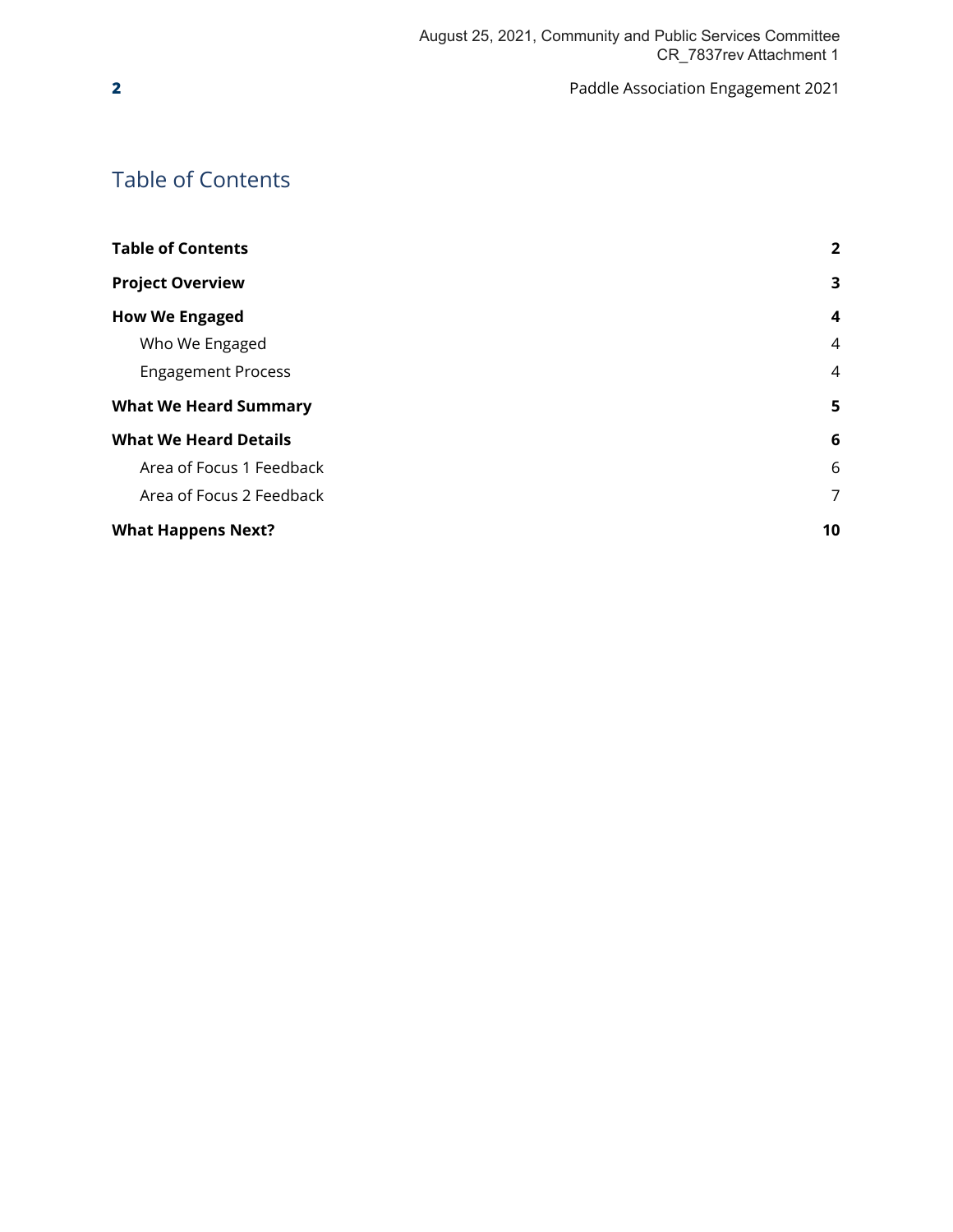## <span id="page-2-0"></span>Project Overview

The concept of an all-season adventure/activity centre was brought forward by a community proponent over the past two years. This idea originated from the desire to increase public accessibility to paddling/rowing activities within the river valley and support required to achieve this. The adventure/activity centre has been proposed in the river valley, as a site that could support year-round outdoor recreation, with a focus on on-river paddling opportunities. The idea was envisioned to be aligned with the new LRT station near Muttart Conservatory.

The following council reports provide background information and the evolution of the motions that have brought us to the most recent December 2, 2021, motion regarding the adventure/activity centre:

On October 17, 2018, Community and Public Services Committee passed the following motion to examine current options regarding canoeing, kayaking, and paddling:

*That Administration provide a report examining options on the current status of canoe, kayak and paddling access to the river, including disabled access and access to canoe, kayak and paddling storage.*

On April 10, 2019, Administration brought forward CR\_6542 Options on the Current Status - Canoe, Kayak and Paddling River Access to respond to the October 2018 motion. Community and Public Services Committee subsequently passed following motion to explore options to develop activity/adventure centre:

*That Administration provide a report to Committee on its work with affected stakeholders to explore options to develop a four season Adventure/Activity Centre, including commercial options and canoe and kayak storage at sites including but not limited to Dawson Park and Rafter's Landing, including funding options.*

On December 4, 2019, Administration brought forward CR\_7143 Options to Develop Adventure/Activity Centre to respond to the April 2019 motion. Community and Public Services Committee subsequently passed the following motion regarding an all-season adventure/activity centre concept plan:

*That Administration further engage with the community and develop a concept plan for an all-season adventure/activity centre at Rafter's Landing and/or Dawson Park, and provide a report to Committee.*

On December 2, 2020, Administration brought forward CR\_7837 All-Season Adventure/Activity Park Concept Plan to respond to the December 2019 motion. Community and Public Services Committee subsequently passed the following motion relating to a year-round adventure/activity centre concept identified by the paddling community:

*City of Edmonton Administration to conduct some preliminary engagement as part of the previous Committee direction, specifically with the paddle associations, and return with a high level update about possible next steps prior to Fall 2021.*

To ensure Administration understood the paddle association's long-term plans for programs and their vision of a facility to support paddling, stakeholder engagement specifically with paddle associations, was completed.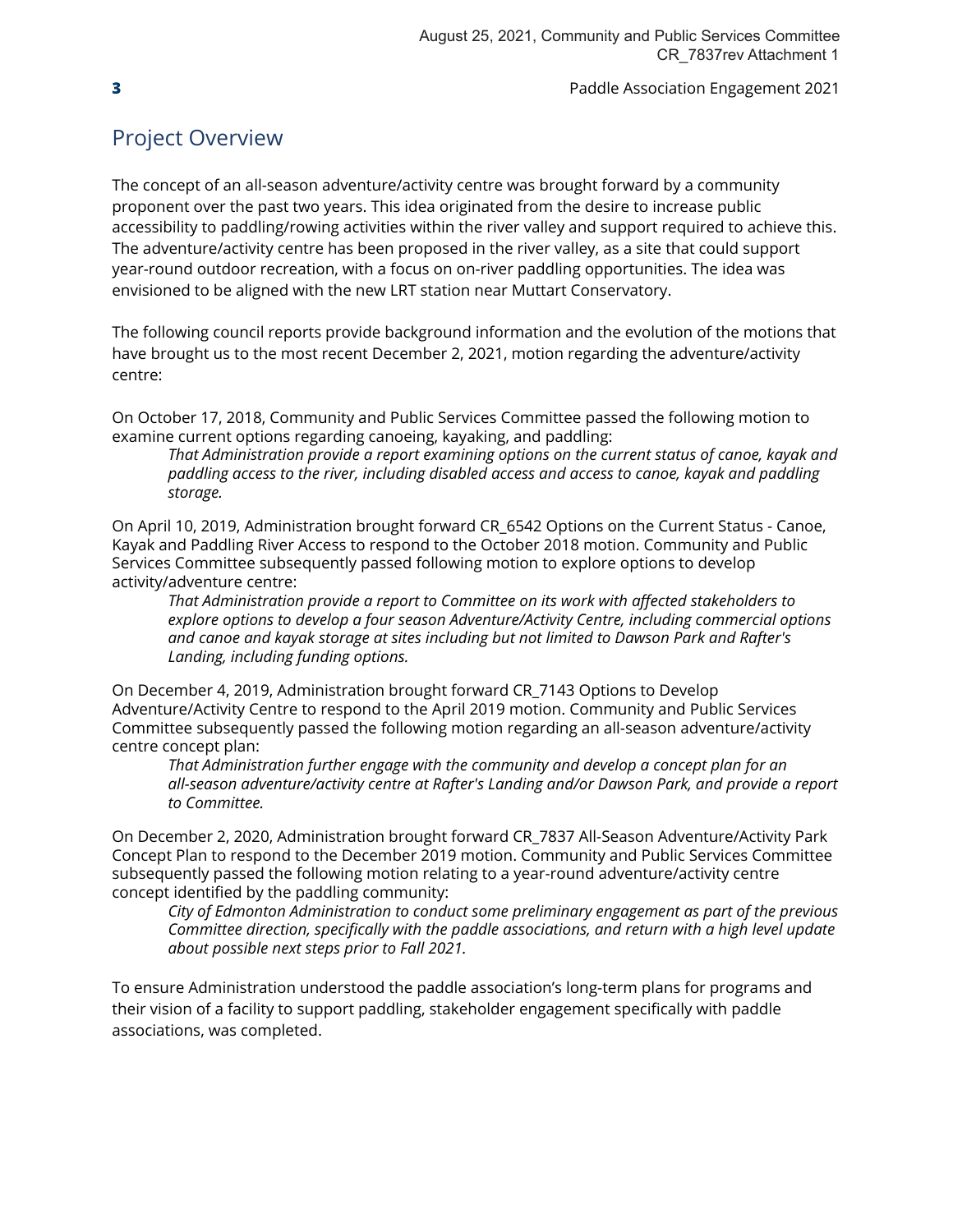## <span id="page-3-1"></span><span id="page-3-0"></span>How We Engaged

### Who We Engaged

Paddling stakeholders were selected based upon current license and lease agreements between the City of Edmonton and the paddling/rowing associations. Additionally, some known commercial operators that utilize the North Saskatchewan River within Edmonton's jurisdictional boundary were invited to participate. Due to the nature of paddling and how members utilize the river, the engagement may not have included all operators.

A total of ten non-profit organizations and six commercial operators were invited and of those, eight non-profit organizations and three commercial operators attended, including:

- Ceyana Canoe Club
- Northwest Voyageurs
- Edmonton Rowing Club
- Edmonton Whitewater Paddlers
- United Albertan Paddling Society
- Greater Edmonton Racing & Canoe Club
- Edmonton Paddle Centres Association
- RiverWatch Institute of Alberta
- Aquabatics Outdoors (commercial)
- Haskin Canoe (commercial)
- Hela Ventures (commercial)

#### <span id="page-3-2"></span>Engagement Process

Stakeholders were invited to attend one of two facilitated workshops. Due to COVID-19 restrictions, the sessions were held virtually. The Jamboard application was utilized to allow participants to answer questions in a similar manner to in-person workshops (through sticky notes and writing). This approach allowed for individual idea generation and group discussions on select ideas. The sessions were 1.5 hours in length with approximately seven representatives per evening.

After the workshops, a thank you email was distributed with a follow-up invitation for participants to reach out with any questions or comments they might have regarding questions or ideas from the session.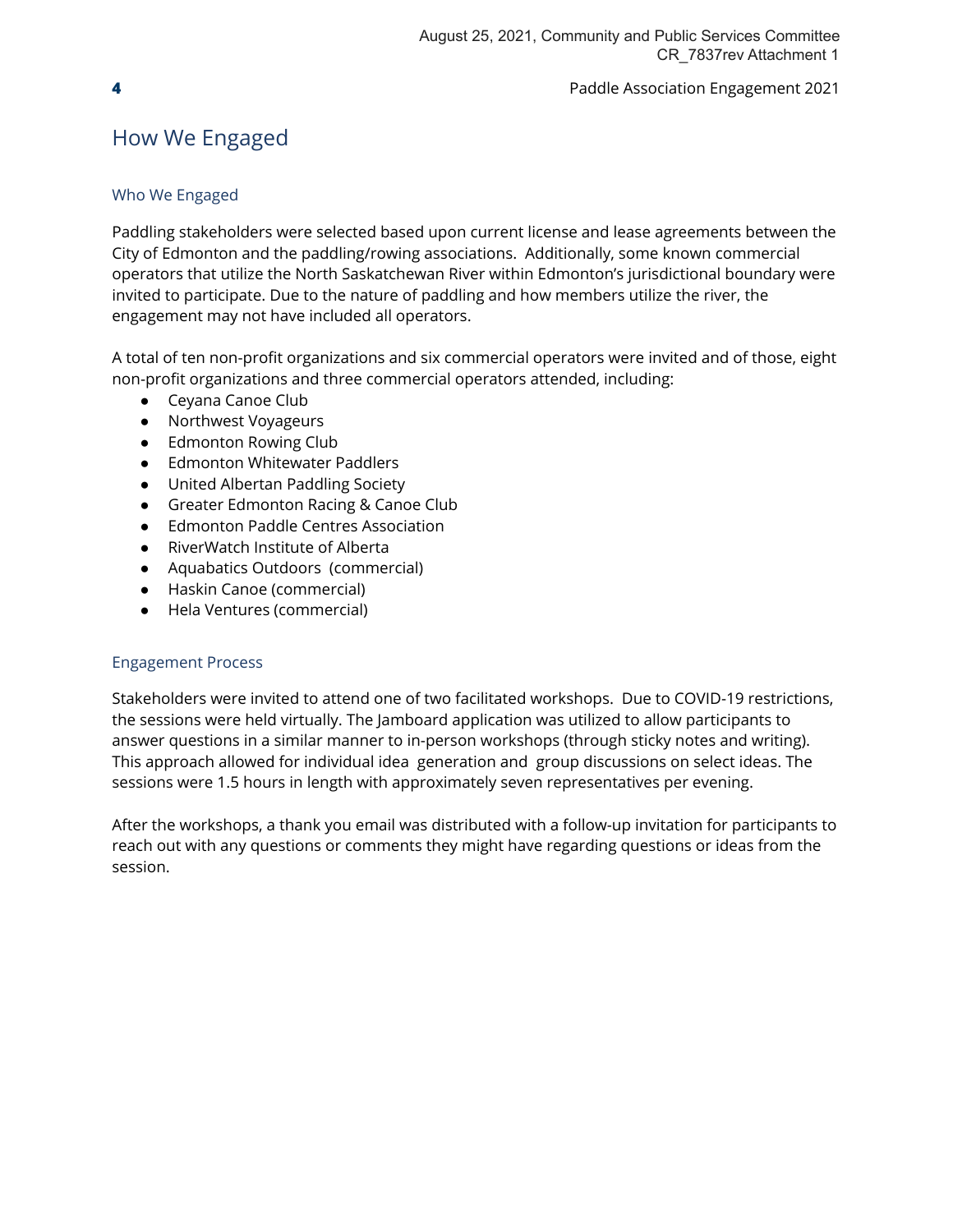## <span id="page-4-0"></span>What We Heard Summary

To gain a clear understanding of the paddle community's long-term plans for river-based programs, and the concept of a facility to support these, questions focused on gathering perspectives and input from specific community stakeholders most vested in paddle activities. Stakeholders were encouraged to share information on current programs including successes and struggles and what support for programs might be required. They were also invited to provide feedback on the idea of a year-round adventure/activity centre.

Input related to programs showed some consistencies with opportunities and challenges. Suggested forms of support that resonated strongly included storage, transport options for equipment and users, access to diverse water sources, and increased communications (on promotion, education, and enforcement).

Questions related to the development and operation of a year-round adventure/activity centre resulted in mixed feedback. Discussion was provided on the benefits and challenges of such a facility, but it did not appear that there was resounding support. Alternatively, the idea of smaller, seasonal, centres in a variety of activity appropriate locations seemed of potential interest to the group. Other suggestions included: expanding storage facilities, investigating shuttle opportunities, identifying new or modifying current water sources, and increasing access to existing facilities/amenities.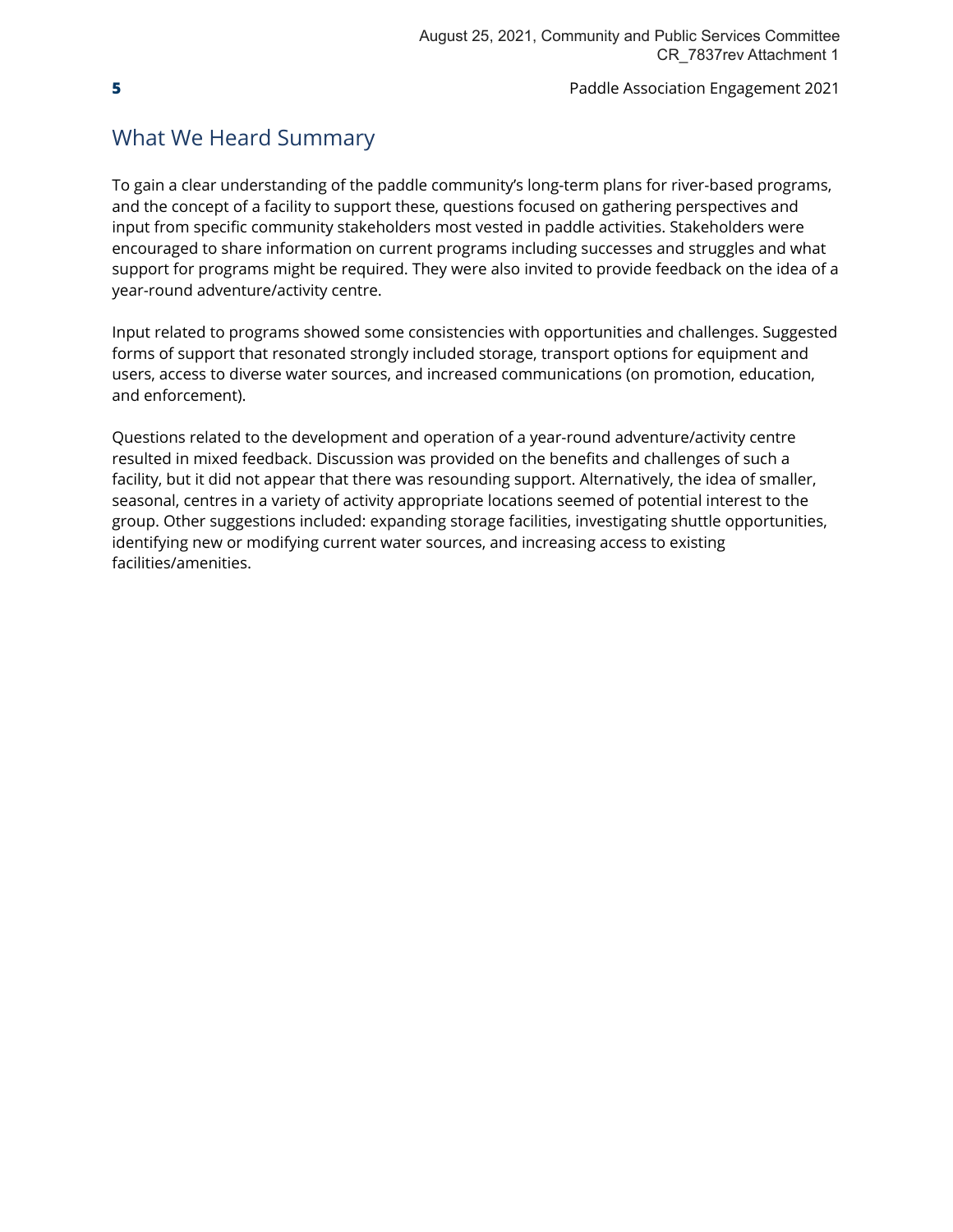## <span id="page-5-0"></span>What We Heard Details

#### <span id="page-5-1"></span>Area of Focus 1 Feedback

Questions were broken into two areas of focus. The first set of questions focused on gaining an understanding of what the current paddling environment looks like in Edmonton, specifically on program activities. Questions also examined what highlights, drawbacks and/or gaps exist, and what kind of support could help with the development or improvement of these programs.

Participants were in agreement that the paddling/rowing community in Edmonton offers numerous programs, to both the public and their members, for a range of abilities, ages, and areas of interest. Additionally, even though it's mostly a seasonal sport due to outdoor water sources, the social aspects help to create a strong community. There was also valuable discussion on how groups could further collaborate on training, events, programs, facility/amenity use, communications and progressing participants through the sport.

In reviewing programming gaps/drawbacks, stakeholders provided a number of suggestions on what kind of support would benefit the paddling community. Some of the key topics included:

- removing barriers to equipment and storage
- transportation opportunities for equipment and participants
- communications (promotion, education, awareness, enforcement)
- access to a variety of water sources
- training and skill development
- building community through collaboration
- access and availability of existing facilities/amenities
- financial (grants, local business aid)

| Question                                                                                                 | Summary/themes from Stakeholder Input                                                                                                                                                                                                        |
|----------------------------------------------------------------------------------------------------------|----------------------------------------------------------------------------------------------------------------------------------------------------------------------------------------------------------------------------------------------|
| What does the paddling<br>environment currently look<br>like in Edmonton?                                | River provides a wonderful resource for paddling activities<br>Seasonal<br>Social sport<br>Programs for a range of abilities, ages and areas of interest<br>Public and member opportunities                                                  |
| What barriers or<br>challenges need to be<br>considered when<br>developing programming<br>opportunities? | Equipment and storage availability<br>Facility availability (indoor and outdoor pools)<br>Traffic flow/user conflict on river<br>Public awareness and education<br>Access to a variety of bodies of water<br><b>Transportation logistics</b> |
| Is there an opportunity for<br>collaboration on paddling<br>programs?                                    | Training and education<br>Social gatherings / Events<br>Facility use<br>Program development and execution<br>Communications and scheduling<br>Participant progression through the sport                                                      |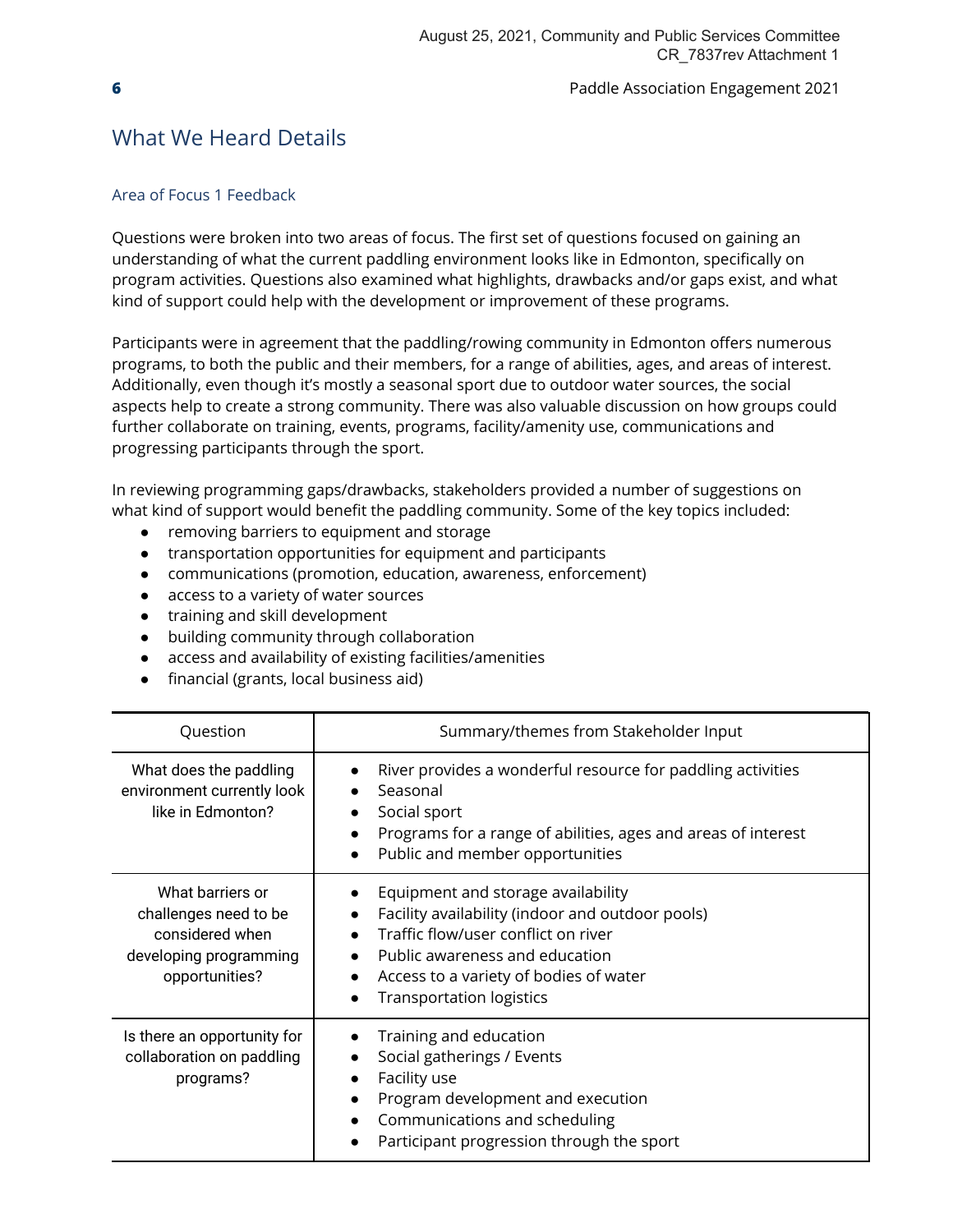|                                                                                           | EPCA provides collaboration platform<br>$\bullet$                                                                                                                                                                                                                                                                                                                                                                                                                                                                                                                                                                                                                                                                                                                                                                                                                                                                                                                                                |
|-------------------------------------------------------------------------------------------|--------------------------------------------------------------------------------------------------------------------------------------------------------------------------------------------------------------------------------------------------------------------------------------------------------------------------------------------------------------------------------------------------------------------------------------------------------------------------------------------------------------------------------------------------------------------------------------------------------------------------------------------------------------------------------------------------------------------------------------------------------------------------------------------------------------------------------------------------------------------------------------------------------------------------------------------------------------------------------------------------|
| What types of<br>programming or activities<br>could be offered that are<br>currently not? | Educational/area of interest presentations<br>$\bullet$<br>Instructional and skills training<br>$\bullet$<br>Family paddling opportunities<br>$\bullet$<br>Programs at Hermitage Park<br>$\bullet$<br>More targeted school group activities<br>$\bullet$                                                                                                                                                                                                                                                                                                                                                                                                                                                                                                                                                                                                                                                                                                                                         |
| What gaps exist or are<br>being forecasted?                                               | Lack of river features (eddies, channels)<br>$\bullet$<br>Availability to utilize pools<br>Storage facilities<br>$\bullet$<br>Increased conflict between water users<br>$\bullet$<br>Access to equipment<br>$\bullet$<br>Education, enforcement and awareness<br>Reduction in water body sources<br>$\bullet$                                                                                                                                                                                                                                                                                                                                                                                                                                                                                                                                                                                                                                                                                    |
| What would support<br>further development or<br>improve paddling in<br>Edmonton?          | Increased river/water enforcement<br>Remove barriers such as access to equipment, training and/or<br>water source<br>Building collaborative relationships<br>$\bullet$<br>Supporting local businesses that activities rely on (equipment,<br>services, etc.)<br>Improved communications around the promotion and awareness<br>$\bullet$<br>on river/water safety, skills, programs, etc.<br>Financial aid from the City (grant money)<br>$\bullet$<br>Creating features in the river (eddies, channels)<br>$\bullet$<br>Pool access including onsite storage<br>Increased collaboration with Partners and City staff in facility<br>$\bullet$<br>and/or open space planning to ensure river access points are<br>designed to meet a variety of programming needs<br>Shuttles/transportation options<br>Storage facilities near bodies of water<br>Embracing new or emergent paddling sport trends<br>$\bullet$<br>Equipment rental options near river access points or water bodies<br>$\bullet$ |

### <span id="page-6-0"></span>Area of Focus 2 Feedback

The second area of focus was aimed at reviewing the identified gaps and specific needs associated with programs, and conceptualizing solutions for these. Specifically what a year-round adventure/activity centre could provide or if other alternatives exist that may better assist the river-based activities.

Stakeholders provided thoughtful feedback on the idea of a year-round adventure/activity centre. Benefits consisted of:

- Increased partnerships within the sport as well with other outdoor recreation activities
- Dedicated spaces to offer training and education
- Creating a specialized facility for current and future outdoor recreation users and their equipment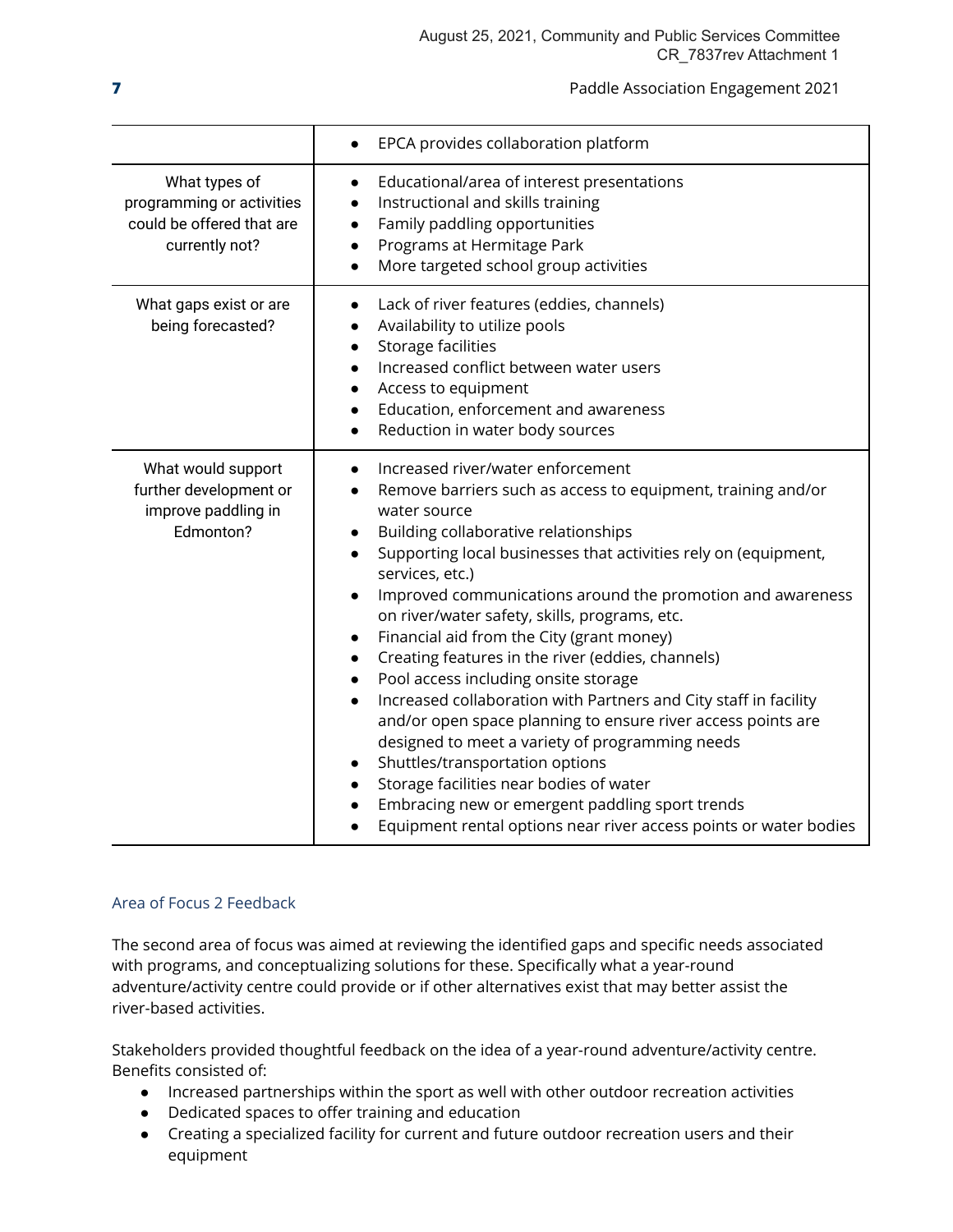Challenges included:

- defining clear goals and purpose of such a facility
- financial viability to build and operate
- determining an accessible location
- coordination of use and operations

When asked to provide suggestions on what alternatives to a single location centre to offer paddling opportunities could be, the idea of multiple, smaller centres in numerous locations was one that stood out with the group. There was agreement that these might be more viable for year-round (seasonal) opportunities, accomodating a variety of activities and users, and locations could be intentionally selected and linked to best benefit the sport and participant experience. Other alternatives consisted of expanding storage facilities, investigating shuttle opportunities, identifying new or modifying current water sources, and increasing access to existing facilities/amenities.

| Question                                                                         | Summary/themes from Stakeholder Input                                                                                                                                                                                                                                                                                                                                                                                                                                                          |
|----------------------------------------------------------------------------------|------------------------------------------------------------------------------------------------------------------------------------------------------------------------------------------------------------------------------------------------------------------------------------------------------------------------------------------------------------------------------------------------------------------------------------------------------------------------------------------------|
| Is there a need for a<br>year-round<br>adventure/activity centre<br>or facility? | Successfully exist in other municipalities with river access<br>Nice but not essential<br>Would need to be financially viable<br>$\bullet$<br>Public transit access would be necessary<br>Year-round use should be priority<br>$\bullet$<br>Clear goals for such a facility<br>Could provide opportunities for other outdoor recreation activities<br>Could assist with Eco-Tourism trend                                                                                                      |
| How could the facility be<br>operated and maintained?                            | Operated by EPCA - maintained by COE<br>Commercial groups could help maintain                                                                                                                                                                                                                                                                                                                                                                                                                  |
| Would you utilize this<br>facility? How and When?                                | Meet/collaborate with other paddlers or rowers (socials)<br>$\bullet$<br>Provide training and education activities<br>Paddle community development<br>$\bullet$                                                                                                                                                                                                                                                                                                                                |
| How could this type of<br>centre offer year-round<br>opportunities?              | Partner with other seasonal outdoor activities (x-country skiing,<br>$\bullet$<br>snowshoeing, bird watching, biking, orienteering, etc)<br>Education and training spaces<br>$\bullet$<br>Partner with other outdoor amenity uses (nordic spa, bike park)                                                                                                                                                                                                                                      |
| What are the<br>benefits/challenges of<br>such a facility?                       | <b>Benefits</b><br>Storage<br>$\bullet$<br>Get more public participants on the water<br>Provide a prominent point of river access<br>Collaboration between paddle groups<br>Place to offer education and training<br>$\bullet$<br>Challenges<br>Facility coordination / sharing<br>$\bullet$<br>Development in the River Valley<br>Defining clear goals of facility to help drive design and purpose<br>Location (access, variety of activities, etc)<br>Funding / budget to build and operate |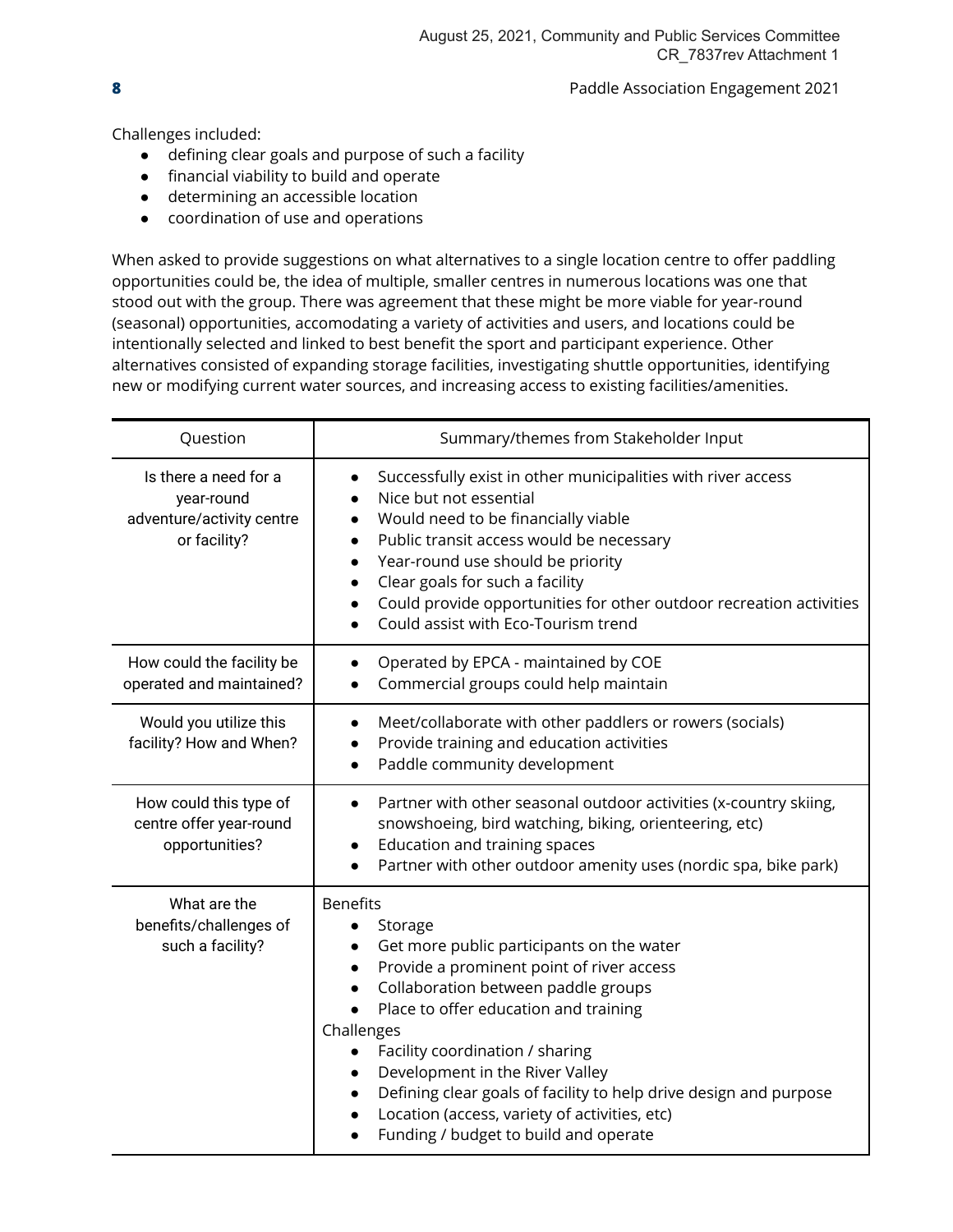| What indoor program<br>spaces/amenities could<br>be included in the facility?                     | Storage<br>Lockers, washrooms, drinking fountain, fireplace, technology<br>abilities<br>Gathering space / meeting rooms<br>Indoor water amenity (pool)<br>$\bullet$<br>Coffee shop / snack bar / kitchen area<br>$\bullet$<br>Fitness room                                                                                                                                                                                                                                                                                                                                                                                                                                                                                                                                                                                                                                                                                                                                                                                                                                                                                                                                                                                                                                         |
|---------------------------------------------------------------------------------------------------|------------------------------------------------------------------------------------------------------------------------------------------------------------------------------------------------------------------------------------------------------------------------------------------------------------------------------------------------------------------------------------------------------------------------------------------------------------------------------------------------------------------------------------------------------------------------------------------------------------------------------------------------------------------------------------------------------------------------------------------------------------------------------------------------------------------------------------------------------------------------------------------------------------------------------------------------------------------------------------------------------------------------------------------------------------------------------------------------------------------------------------------------------------------------------------------------------------------------------------------------------------------------------------|
| What type of outdoor<br>spaces/amenities would<br>need to be included?                            | Storage<br>Benches, fire pit, washrooms<br>Parking (vehicle, trailer, shuttle)<br>$\bullet$<br>Turn around space for trailers/shuttles<br>Shelter<br>$\bullet$<br>Water access (clean boats/gear)                                                                                                                                                                                                                                                                                                                                                                                                                                                                                                                                                                                                                                                                                                                                                                                                                                                                                                                                                                                                                                                                                  |
| What could be alternatives<br>to a single location centre<br>in order to offer these<br>programs? | Increased storage opportunities (buildings, containers or fenced<br>$\bullet$<br>yards)<br>Public paid storage for boats near river<br>$\bullet$<br>Explore shuttle/transportation logistics<br>$\bullet$<br>Multiple smaller centres in numerous locations<br>Year-round or seasonal<br>$\circ$<br>Offer a variety of activities<br>$\circ$<br>Available for multiple users (paddling associations,<br>$\circ$<br>schools, non-profits, etc)<br>Locations to be intentionally linked to maximize user<br>$\circ$<br>experience/enjoyment<br>Review current outdoor group facilities<br>$\circ$<br>River activity nodes<br>$\circ$<br>Addition of river access points at west and east ends of the City<br>Access to already existing public spaces (ex outdoor pools,<br>recreation centres)<br>Review what other municipalities offer for river access/adventure<br>centre options<br>Identifying new or modifying current bodies of water<br>Creating narrow channels or adding eddies to the river<br>$\circ$<br>Clearing of Whitemud Creek<br>$\circ$<br>Utilizing ponds in new development areas when possible<br>$\circ$<br>Infrastructure not required, focus on:<br>Education and programming<br>$\circ$<br>What activities/development belong in River Valley<br>$\circ$ |